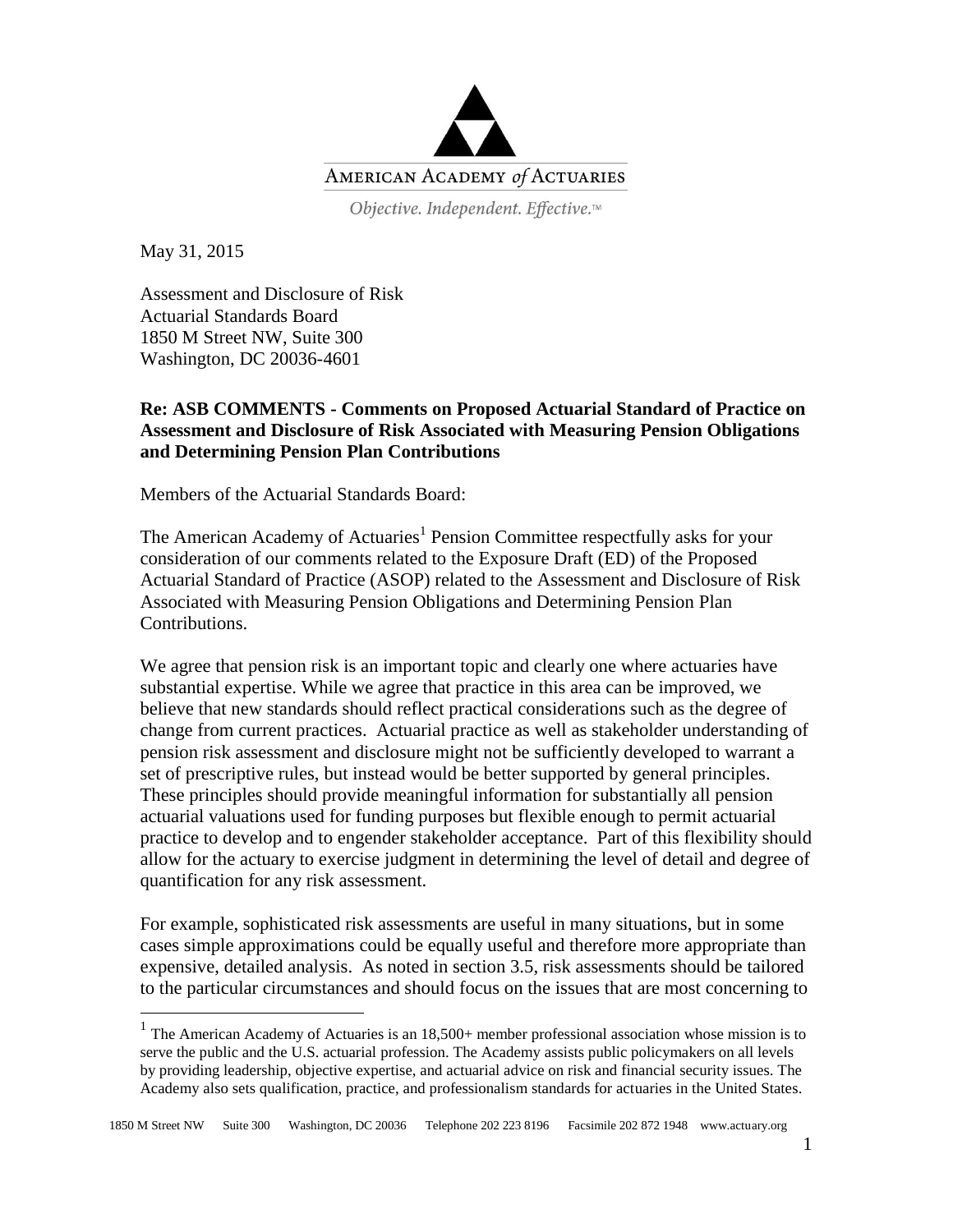the actuary and for which the actuary regards as significant issues affecting the Principal (the "potential deviations in significant actuarial measurements"). As discussed below, we question whether quantitative risk assessments should be mandated at this time.

The risks required to be considered by the draft ASOP include those "risks that may have a material effect on the plan's financial condition." This phrase can be reasonably interpreted in a manner producing a list of risks that is quite extensive, potentially including asset returns, changes in interest rate environment, mortality/longevity, numbers of future new entrants, termination and retirement rates, option election experience, occurrence of layoffs, plant shutdowns or similar events, plan changes, etc. In addition, the actuary would appear to be required to consider various combinations of these events, and that these events could occur together or at different points in the projection period. Further, the actuary must also determine for each of these events what represents moderately adverse but plausible outcomes – where "plausible" in particular could be subject to a wide variety of interpretations. If each risk were taken singly, as we interpret the proposed ASOP to require, the potential number of scenarios to be modeled and issues to consider is extraordinarily large. This will likely result in information overload for the intended user and may well impose an unreasonable cost burden.

Rather than prescribe a detailed risk assessment process, the ASOP should clarify that the actuary should be able to focus on a few representative risks. For such representative risks, possibly in combination, the actuary might illustrate the volatility of future contributions, and possible trends in plan solvency levels. Actuarial judgment (which includes the actuary's assessment of the Principal's needs) should be used to determine whether the risk assessment should be made by assuming these events occur at the valuation date or whether longer periods of time should be used.

### **Currently Existing Guidance**

The recent revisions to ASOPs No. 4, 6, 27, 35 and 41 significantly enhanced the required disclosure of types of risks associated with pension funding. In particular, actuaries must point out that future actuarial measurements may differ significantly from the current measurements, and the example given in ASOP 4 of an appropriate disclosure includes the reasons future actuarial measurements may differ. These qualitative disclosures provide the user notice that risk may need to be further considered and we question the usefulness of requiring additional related disclosures that may not substantially improve understanding beyond the current disclosures.

Section 2.7 of ASOP 1 acknowledges the importance of considering practical issues in deciding whether to expand the scope of an assignment:

"A professional assignment frequently requires the actuary to adopt a course of action that is likely to yield an appropriate result without being unnecessarily time-consuming, elaborate, or costly relative to the principal's needs. Thus, it is appropriate for the actuary, exercising professional judgment, to decide that the circumstances surrounding a particular assignment are such that it would not be necessary to undertake a particular task."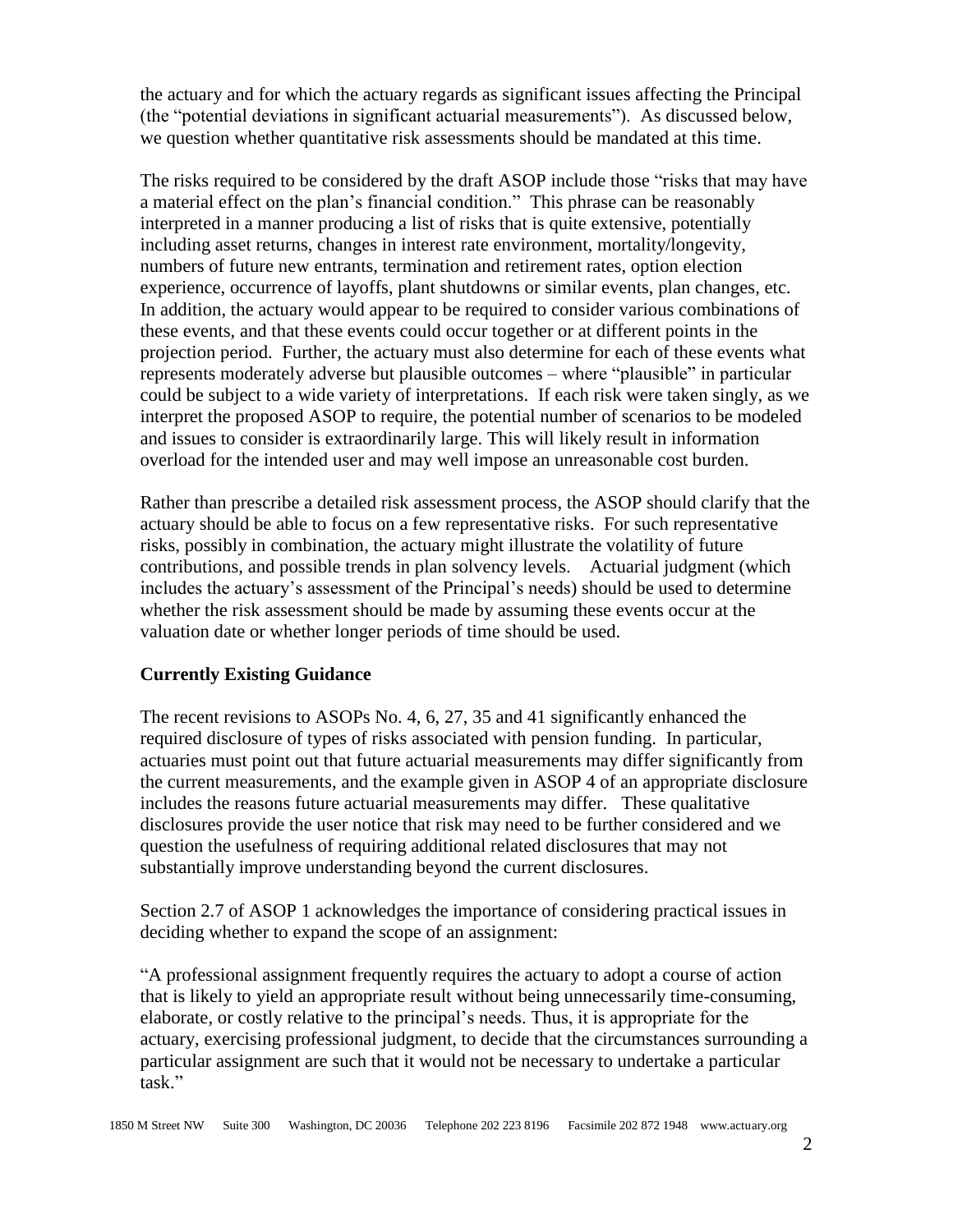The risk ASOP should consider the costs of requiring an actuary to perform substantial additional work outside the scope of the assignment, and the role of actuarial judgment, by explicitly including language such as section 2.7 of ASOP 1. Also, as discussed in our response to question 5, requiring a disclosure that the Principal directed the actuary not to perform a risk assessment could help encourage the Principal to engage the actuary to perform such analysis.

#### **Application to U.S. Tax Qualified Pension Plans (ERISA Plans)**

#### *Single Employer Plans*

Single employer pension plans are governed by the 2006 Pension Protection Act, which has legally-prescribed assumptions for interest and mortality. The proposed ASOP should clarify whether the actuary is required to consider the risk of future changes in these prescribed assumptions. The ASOP should also clarify whether a risk assessment is required for governmental filings and participant notices where a particular presentation format is mandated or encouraged by the government.

#### *Multiemployer Pension Plans*

Multiemployer pension plans are jointly governed by a board of trustees representing management (employers) and labor (participants). These plans already have their own requirements under Internal Revenue Code (IRC) §432 for projecting results beyond the current valuation year to certify whether the plan would be in "Endangered" or "Critical" status (or "Critical and Declining" status under the Multiemployer Pension Reform Act (MPRA) of 2014. While IRC §432 does not mandate the modeling of various risks or alternate assumptions as part of these projections, it is common practice for a plan's trustees to request alternate scenarios to be modeled by the actuary in connection with developing Funding Improvement or Rehabilitation Plans. In addition to valuing the current year's assets and liabilities, the actuary must also project results for the 6 succeeding plan years. If a plan is certified as being in Endangered or Critical status, the plan must adopt a Funding Improvement Plan (if Endangered) or Rehabilitation plan (if Critical). The Funding Improvement or Rehabilitation plans need to be projected out for 10 or 15 year periods, and can sometimes become longer than that in practice. Until actuarial practice is further developed and stakeholder acceptance of such practice is garnered, we ask that any proposed application of risk assessment for multiemployer plans be coordinated with the existing scope of multiemployer plan valuation practices.

#### **Responses to Specific Requests for Comments**

Our specific responses to the stated questions are as follows:

**1. The discussion draft that preceded this proposed ASOP indicated that a risk assessment should be performed for substantially all pension assignments. The exposure draft has limited the assessment to funding valuations, as defined in section 2.1. Do you believe this limitation is appropriate? Why or why not? If not, what other types of valuations should include risk assessments?**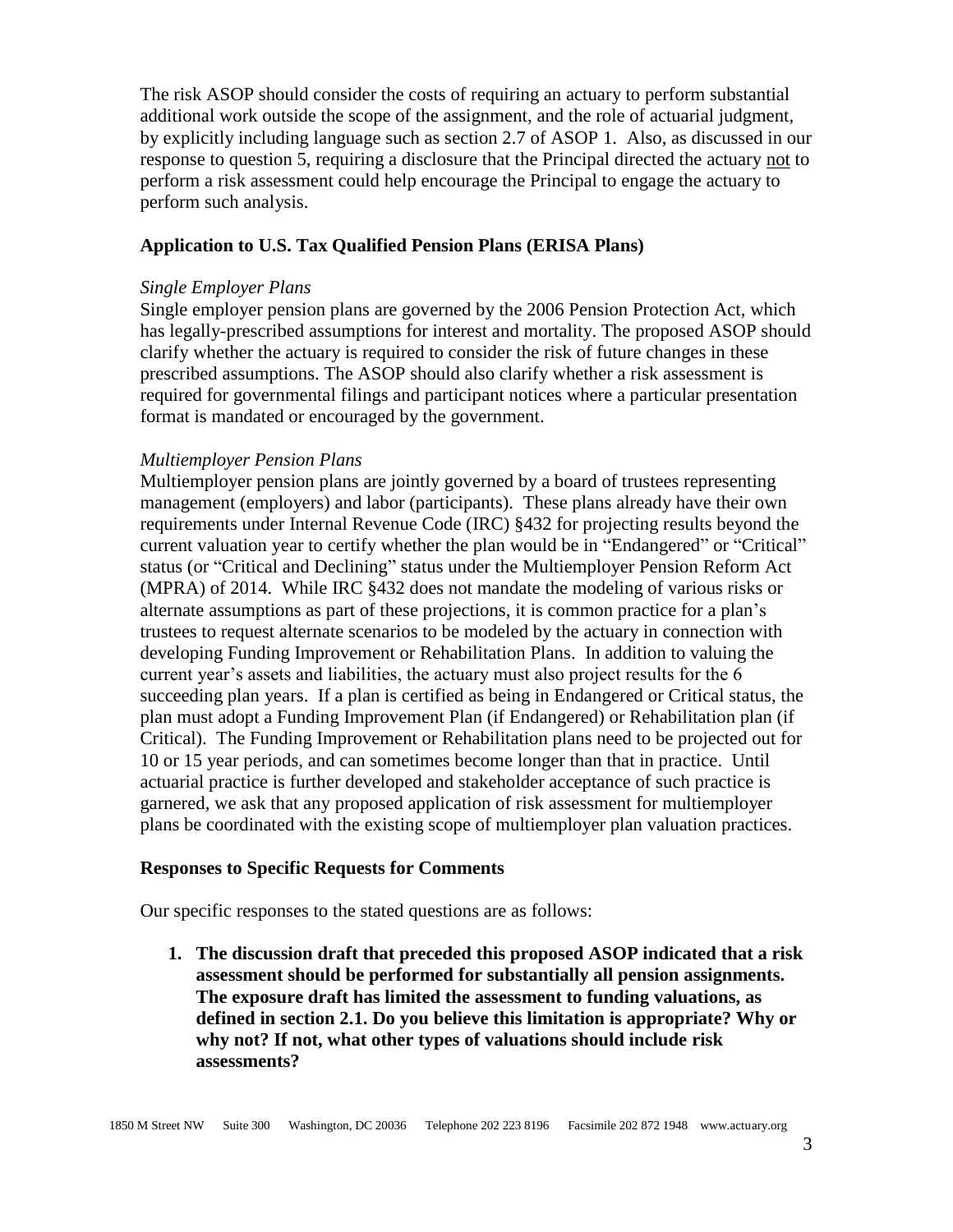We support the narrowing of the scope of required assessments. As discussed throughout this letter, we would support further loosening of requirements for assessments while agreeing that risk assessments or disclosures regarding risk should be encouraged in many situations.

# **2. Does the language in the exposure draft provide sufficient guidance to actuaries performing risk assessment work? If not, what additional guidance should be provided?**

This standard requires risk assessment work, and in doing so focuses much more on expanding the scope of what an actuary is required to do than on the considerations involved when doing such work. However, the guidance provided is not sufficient to clearly define the expanded scope of work. Some of the difficulties that are discussed in greater detail below include the meanings of "moderately adverse" and "plausible," the clarity and appropriateness of the large plan distinction, the risks to be assessed, and what must be done to assess the risks.

As discussed above, we agree that pension risk is an important topic and clearly one where actuaries have substantial expertise. We believe that this standard should focus on providing guidance to actuaries performing risk assessments.

# **3. Is the language in the exposure draft sufficiently flexible to allow for new developments in this area of actuarial practice?**

Yes. The exposure draft does not require specific approaches to risk assessment work; Section 3.4 provides only examples of methods that may be used.

### **4. Do you agree that the guidance in section 3.3 regarding assumptions used for the assessment of risk should include moderately adverse but plausible outcomes? If no, what guidance would you propose?**

The draft ASOP should be clarified so that there is flexibility to interpret this in any reasonable manner. For a risk assessment, it is unnecessary to identify the precise level of probability. For example, showing the effect of plausible changes in the key assumptions should be sufficient to allow the user to understand the effects of changes of different magnitude without having to assign a probability to any particular set of changes occurring. For considering events that potentially have a significantly different effect depending on whether a threshold is met, it might be more illuminating to consider a scenario that illustrates the possibility of an adverse outcome rather than focusing on how likely the event is. Judgment might also be needed in determining the appropriate approach; for example, "What is a moderately adverse but reasonably plausible outcome?" is a very different type of risk assessment than "What is the estimated likelihood of a catastrophic outcome?" Either (or both) questions could be appropriate given a particular set of circumstances.

# **5. As discussed in section 3.5, for a funding valuation of a plan, the actuary should perform a risk assessment, which may be quantitative, qualitative, or both. Should the guidance require the actuary to use professional judgment**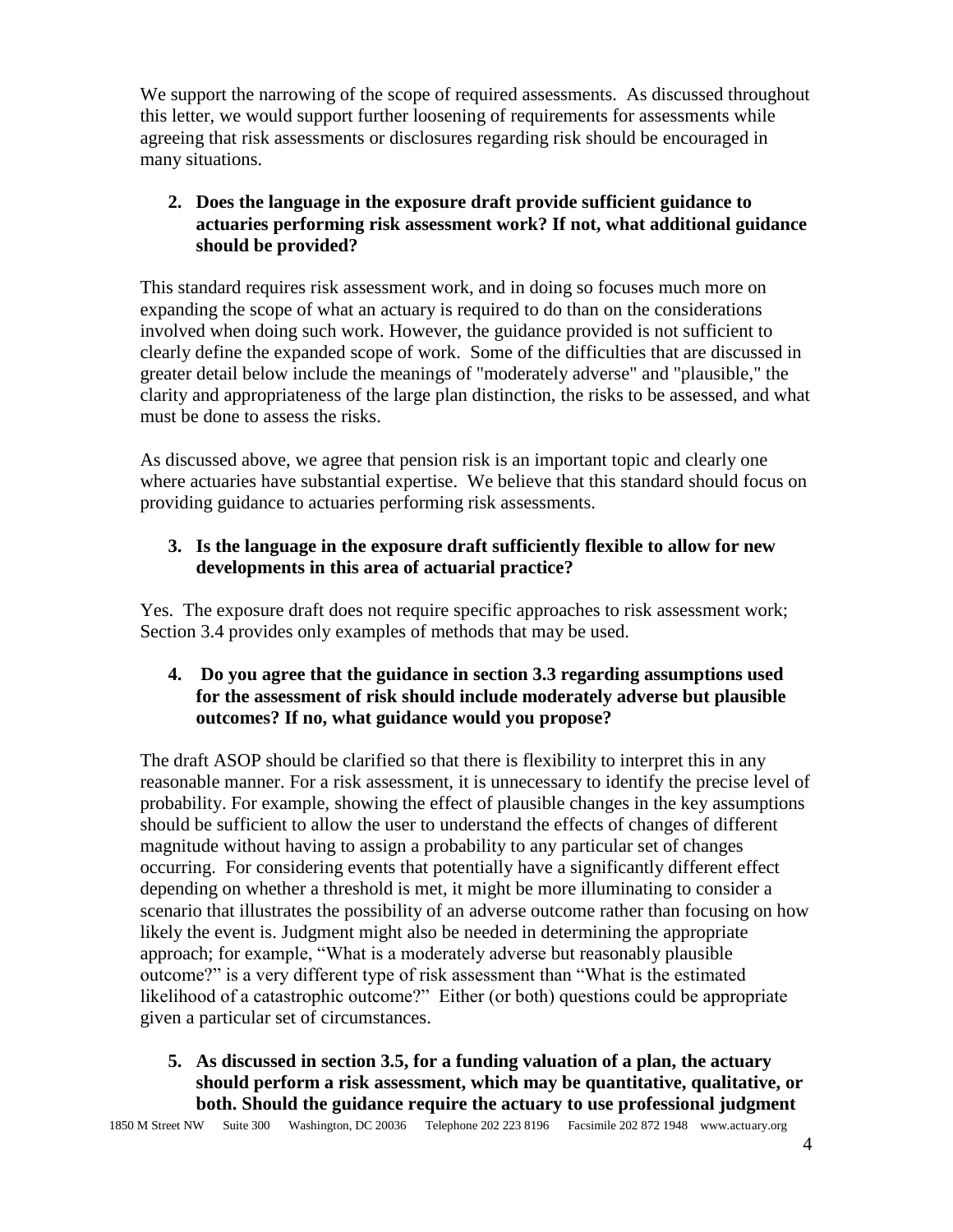### **in choosing which type of assessment (quantitative, qualitative, or both) to use? For example, if an actuary believes a quantitative assessment should be performed, do you believe providing a qualitative assessment instead of a quantitative assessment should be considered appropriate actuarial practice?**

Yes, we believe it is appropriate to leave the determination of which type of risk assessment is appropriate for a given circumstance to the professional judgment of the actuary. An actuary might believe that a plan sponsor should have a number of risk assessments performed, including reviews of plan documents, plan administration, asset management, the financial volatility that the plan poses to the organization, etc. However, the plan sponsor could have a different view of the significance of these risks than the actuary does. Not performing an assessment the actuary thinks is advisable does not necessarily represent inappropriate actuarial practice. The actuary should have ongoing discussions with the plan sponsor regarding the sponsor's approach to managing risk in the pension plan. Such discussions can inform the actuary of existing risk measurements being performed by the sponsor or its other consultants. This would allow coordination of risk assessment between the actuary and the sponsor. Section 3.5 allows the actuary to rely on separate reports that the actuary has not produced, if the report is consistent with what the actuary would have produced.

Quantitative risk assessments can vary in detail and sophistication, from simple approximations to large, complicated and expensive projects; discussions with the plan sponsor will inform the actuarial judgment as to which is more appropriate to the circumstances. However, while the actuary can recommend them if the actuary believes they are warranted, the actuary cannot force the plan sponsor to engage the actuary in such efforts.

If the actuary believes a quantitative risk assessment is clearly called for but, at the request of the Principal, such an assessment is not performed the actuary's report should disclose this. Such disclosures could be effective motivation for a plan sponsor to request a risk assessment rather than have explicit documentation in their valuation report that the plan's fiduciaries chose not to investigate potential risks. In this case, the actuary should still consider inclusion of a qualitative risk assessment as an alternative to the more expansive quantitative assessment rejected by the Principal.

**6. Plan maturity measures have been included as a potential disclosure item to assist intended users in understanding the risks associated with the plan. Are there additional measures that may be disclosed that are significant to understanding the risks of the plan? If yes, what measures would you recommend as a disclosure item?**

1850 M Street NW Suite 300 Washington, DC 20036 Telephone 202 223 8196 Facsimile 202 872 1948 www.actuary.org We believe the examples listed are generally sufficient as examples; however, an additional ratio commonly used by public plan actuaries is the ratio of total actuarial accrued liability to payroll, so it might be appropriate to include that in the examples. Beyond that, we do not have additional ones to suggest. However, we believe that any specific plan maturity measure is not necessarily relevant or appropriate in a given situation, and thus we request that the standard retain its required disclosures only for those plan maturity measures that "the actuary believes are significant to understanding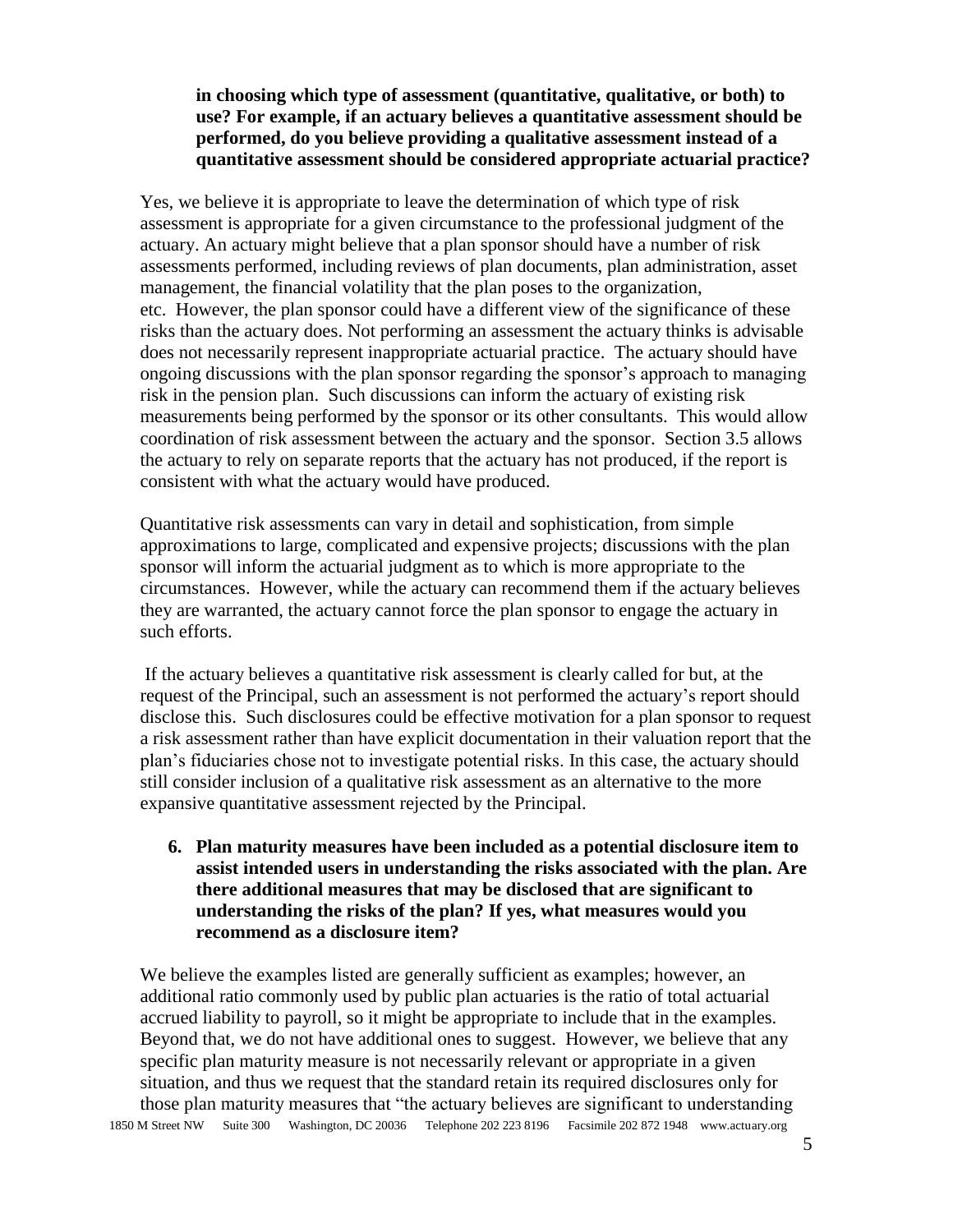the risks associated with the plan" and also clarify that there are other ways of explaining the risks without showing these measures.

# **7. Do you agree with the use of a threshold for requiring mandatory quantitative assessment that is based on the actuary's professional judgment? If not, what threshold do you believe should be used?**

Yes, we think any threshold should be left to the professional judgment of the actuary, in consideration of the available facts and circumstances. It would be helpful to include guidelines that illustrate when a quantitative risk assessment should be encouraged.

**8. Do you believe that the term "large plan" in section 3.7 is sufficiently clear that an actuary will be able to apply it in practice? If not, what clarification would you suggest? Are there other characteristics that should be specified in determining "large plan"?**

No, we do not believe it is sufficiently clear if that intention is to provide prescriptive rules of application. It might be sufficiently clear if the intention is that a "large plan" is to be recognized subjectively, and that different actuaries will come to different conclusions about what a large plan is. We recommend that latter approach. However, if prescriptive rules are needed in this area, the ASOP should give examples of the order of magnitude that the ASB considers to be large. For instance, it would be helpful to know if the ASB considers a large plan to be approximately 10,000 participants rather than 1,000 participants.

Another factor that could influence an actuary's judgment on whether a plan is a "large" plan is the size of the plan relative to the plan sponsor. A large plan could pose little risk to its sponsor (because of the sponsor's large size), and a small plan might pose a significant risk to its sponsor, due to its size relative to the sponsor. The ASOP should include the use of plan assets and liabilities as percentages of total company payroll (not the payroll of plan participants) and as a percentage of revenue, if available, as other factors to consider when determining whether a plan is large. (However, if the plan participants are intended users of the actuarial report, relative size might not be a relevant factor. Even if the plan is small relative to the sponsor, there could be risk to the participants if the company is or could become insolvent and unable to contribute to the plan.)

This section is perhaps implicitly acknowledging that the benefits of a risk assessment should be balanced against its costs. The ASOP should clarify that cost-benefit is a factor that could be considered in the actuary's judgment.

### **9. Is every five years an appropriate period for performing a mandatory quantitative assessment for a "large plan" in the absence of significant changes, as described in section 3.7?**

1850 M Street NW Suite 300 Washington, DC 20036 Telephone 202 223 8196 Facsimile 202 872 1948 www.actuary.org Should the standard require a mandatory quantitative assessment, we do not believe it should be required more frequently than every five years, assuming no significant changes. With respect to significant changes, we suggest that the standard provide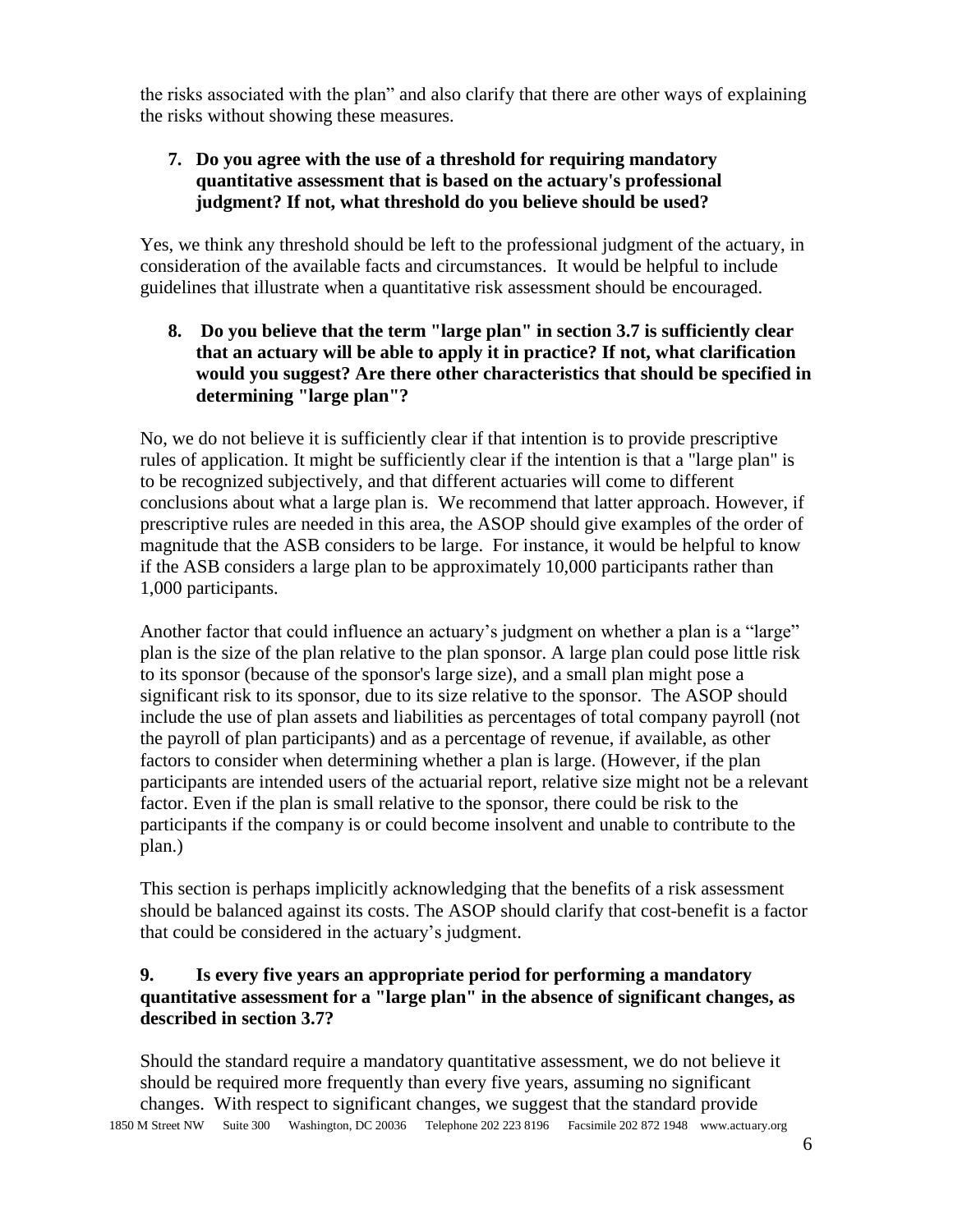examples of factors that are and are not considered in making this determination. For instance, consistent with Section 3.2, we would not expect the actuary to assess any change in the likelihood of contributions actually being made to the plan.

#### **Additional Specific Comments**

Section 1.4 (Effective Date) - The effective date of four months after adoption is not sufficient for major changes in the required work for a funding valuation. We note that the current ASOP 4, with comparatively minor changes in what the actuary is required to do, became effective a year after adoption. Actuaries would need more time to make changes to report formats and valuation programs. These changes, and any additional fees associated with these changes, will need to be discussed with plan sponsors in advance. In addition, it is not clear when a quantitative risk assessment would be required for a large plan that had not had one performed in the past. Immediately, since one was not done within the preceding five years? Within the five-year period beginning on the effective date? While we do not believe this exercise should be required, we note that it is a significant undertaking, and thus we suggest the latter approach if this requirement is retained in the ASOP.

Section 2.1 (Definition of Funding Valuation) - The definition is not clear as to whether study/pricing work (e.g., determining the effects on funding of proposed plan changes) is included. We believe including such work in the definition would be counterproductive, and request clarification that it is not included, unless the proposed changes are either explicitly related to the risk assessment or likely to have a significant effect on the assessment. Such studies/pricings typically refer to the results of an annual valuation, which would have any required risk discussions included.

Section 2.2 (Definition of Risk) – In one view, there is no "potential of future deviation of actual results from expectations derived from actuarial assumptions" in the typical funding valuation of a pension plan, as the "actual results" are the current year's required contributions, which will not change if the actuarial assumptions are not realized. Only future years' required contributions (which are "actual results" of future valuations) are affected, and thus this definition of risk implicitly requires additional "results" be developed (projected future year contributions) from which the effect of deviations of results from actuarial assumptions can be measured. Is the intent to effectively require future year projections on top of the base valuation for the year? This is of course true for large plans under the draft ASOP where 10-year projections are required, but is it true for all plans regardless of size, even for plans for which a qualitative risk assessment is being done?

1850 M Street NW Suite 300 Washington, DC 20036 Telephone 202 223 8196 Facsimile 202 872 1948 www.actuary.org If so, in order to quantify any risk associated with "future deviations", the actuary would first need to perform future years' contribution projections if it is the case assumptions are realized before the effect of experience different than assumed or changes in assumptions could be analyzed. In the absence of simplifying or approximation techniques, such baseline projections may well, on their own, be more expensive to perform than the required valuation to determine the current year's required contributions, and that is before the additional work to (i) determine the risks to model, the methodology to use when modeling, and the parameters and assumptions for such modeling, (ii) perform such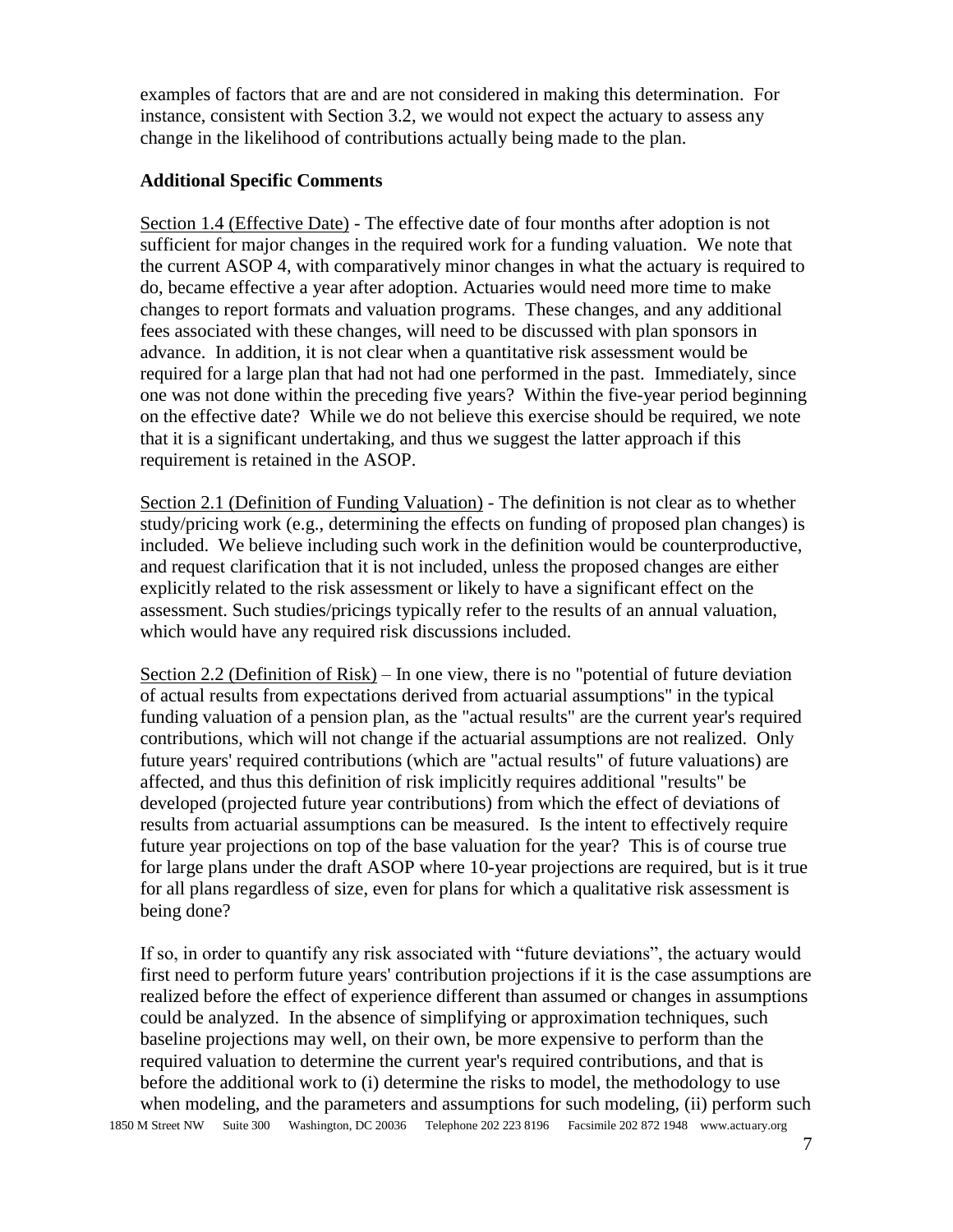modeling and (iii) formulate the presentation of the results. As discussed in our response to question 8, actuarial judgment is needed to appropriately balance the costs and benefits of a risk assessment. As such, we believe that it would be problematic to have a standard in effect that would require these projections.

Section 3.1 (Overview) - This section indicates that more guidance is needed because "a user of the measurement may not understand the effects of future experience differing from the assumptions used." The current ASOPs that apply to pension measurements already require disclosure of the fact that assumptions might not be realized, and that future results will differ as a result. In particular, ASOP 4 section 4.1r requires:

r. a statement, appropriate for the intended users, indicating that future measurements (for example, of pension obligations, periodic costs, actuarially determined contributions, or funded status as applicable) may differ significantly from the current measurement. For example, a statement such as the following could be applicable: "Future actuarial measurements may differ significantly from the current measurements presented in this report due to such factors as the following: plan experience differing from that anticipated by the economic or demographic assumptions; changes in economic or demographic assumptions; increases or decreases expected as part of the natural operation of the methodology used for these measurements (such as the end of an amortization period or additional cost or contribution requirements based on the plan's funded status); and changes in plan provisions or applicable law."

We believe that such currently required disclosure, along with other requirements in ASOPs 27 & 35 (ASOP 27 section 3.5.5 and ASOP 35 Section 3.10.5) to disclose the effects of changes in circumstances on assumptions, and the requirement in ASOP 41 Section 4.1.3.d to disclose "any cautions about risk and uncertainty" already provide sufficient notice to users of the effects of future experience differing from the assumptions used and changes in circumstances.

The exposure draft allows for a qualitative assessment. It is unclear how such a qualitative assessment would differ from or provide more useful information than is already provided by the currently required disclosures.

We also note that this section refers to a "user" rather than an "intended user." The term "user" is not defined in this draft ASOP or in ASOP 41, and could include a whole host of unspecified parties other than the plan sponsor. We believe this should be narrowed to "intended user."

1850 M Street NW Suite 300 Washington, DC 20036 Telephone 202 223 8196 Facsimile 202 872 1948 www.actuary.org Section 3.2 (Risks to be Assessed) - We believe that the reference to the actuary not being required to evaluate "the ability of the plan sponsor or other contributing entity to make contributions" should be changed to "the ability or willingness of the plan sponsor or other contributing entity to make contributions," or, perhaps more to the point, to "the likelihood that contributions will be made." However, an actuary should explicitly acknowledge that this risk has not been considered, and if appropriate under the circumstances, provide a brief description of the circumstances beyond an intended user's control which could lead to the risk occurring. (These situations are most likely to arise in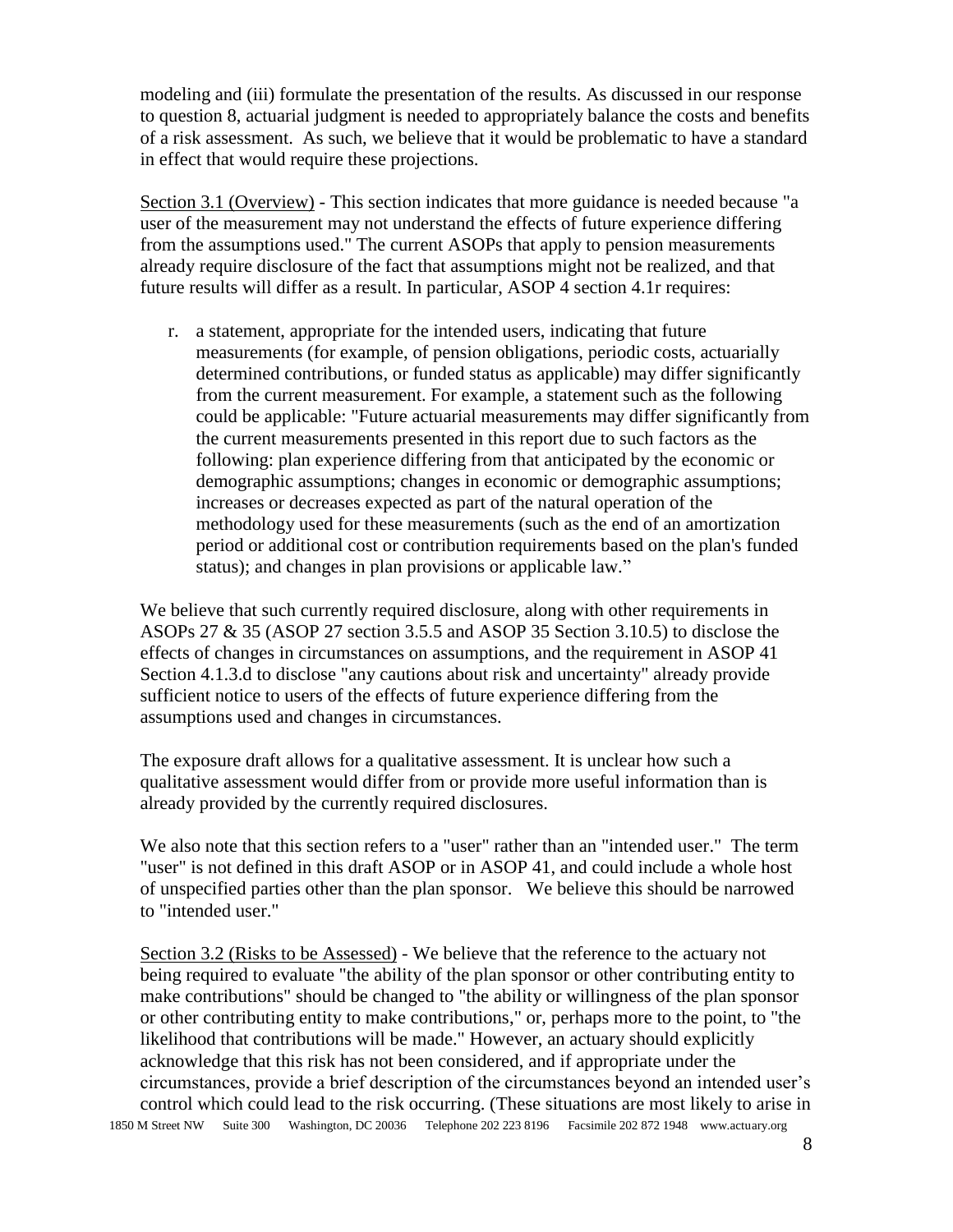multiemployer or public sector situations, where the sponsor does not always have complete control over the amount of contributions.)

There are many ways to categorize and communicate the various risks. The list of risks shown in Section 3.2 of the draft ASOP is one approach for an actuary to consider, but we note that there can be overlap among investment risk, interest rate risk, and asset/liability mismatch. Other approaches may also emerge over time, for example, by considering the possibility of each key assumption not being met, or by presenting asset/liability mismatch as part of another approach to looking at interest rate risk and investment risk together.

Also, Section 3.2 indicates that the actuary should identify risks that may have a material effect on the plan's financial condition; however, "financial condition" of the plan is not defined. Again, this could be acceptable if the definition can be left to individual judgment and interpretation; however, if more guidance is needed, must the actuary consider all of the following: the possibility of a higher unfunded liability, a lower funding ratio, benefits that are restricted from being paid from the plan because a low funding ratio (e.g., Section 436 benefit restrictions), and higher contribution levels? In addition, as discussed previously, the potential breadth of the risks to be considered is quite substantial. The ASOP should be clarified to endorse flexibility and meaningful information so that it does not suggest a level of comprehensiveness that would be not useful for the reasons previously stated and result in information overload for the intended user.

Section 3.3 (Assumptions for Assessment of Risk) - This section requires that assumptions used for the assessment of risk "should reflect moderately adverse but plausible outcomes." The reference to "adverse" does not appear in the definition of Risk or in Section 3.2 (Risks to be Assessed). If the risk to be considered is limited to bad outcomes, that needs to be made clearer before Section 3.3.

Section 3.4 (Methods for Assessment of Risk) - This section allows for a variety of methods in assessing risk, including stress tests, scenario tests, sensitivity tests, and stochastic modeling. Unfortunately, other sections seem to be written with only some of these methods in mind. We also note that Section 3.5 indicates that the assessment may be qualitative, but Section 3.4 focuses only on quantitative assessments. It would be more helpful if Section 3.4 addressed qualitative assessments, or perhaps degrees of complexity in quantitative assessments as well, in order both to make it clearer that in many cases only qualitative assessments are required and to also provide some guidance as to what is intended for a qualitative assessment.

Section 3.4 specifically allows for stochastic modeling. However, Section 3.3 says: "Assumptions used for assessment of risk should reflect moderately adverse but plausible outcomes." That statement does not apply to stochastic modeling, as stochastic modeling considers a wide range of risks.

1850 M Street NW Suite 300 Washington, DC 20036 Telephone 202 223 8196 Facsimile 202 872 1948 www.actuary.org Section 3.6 (Plan Maturity Measures) - Section 3.6 indicates that "the actuary should calculate and disclose plan maturity measures that the actuary believes are significant to understanding the risks associated with the plan." It should also be acknowledged that